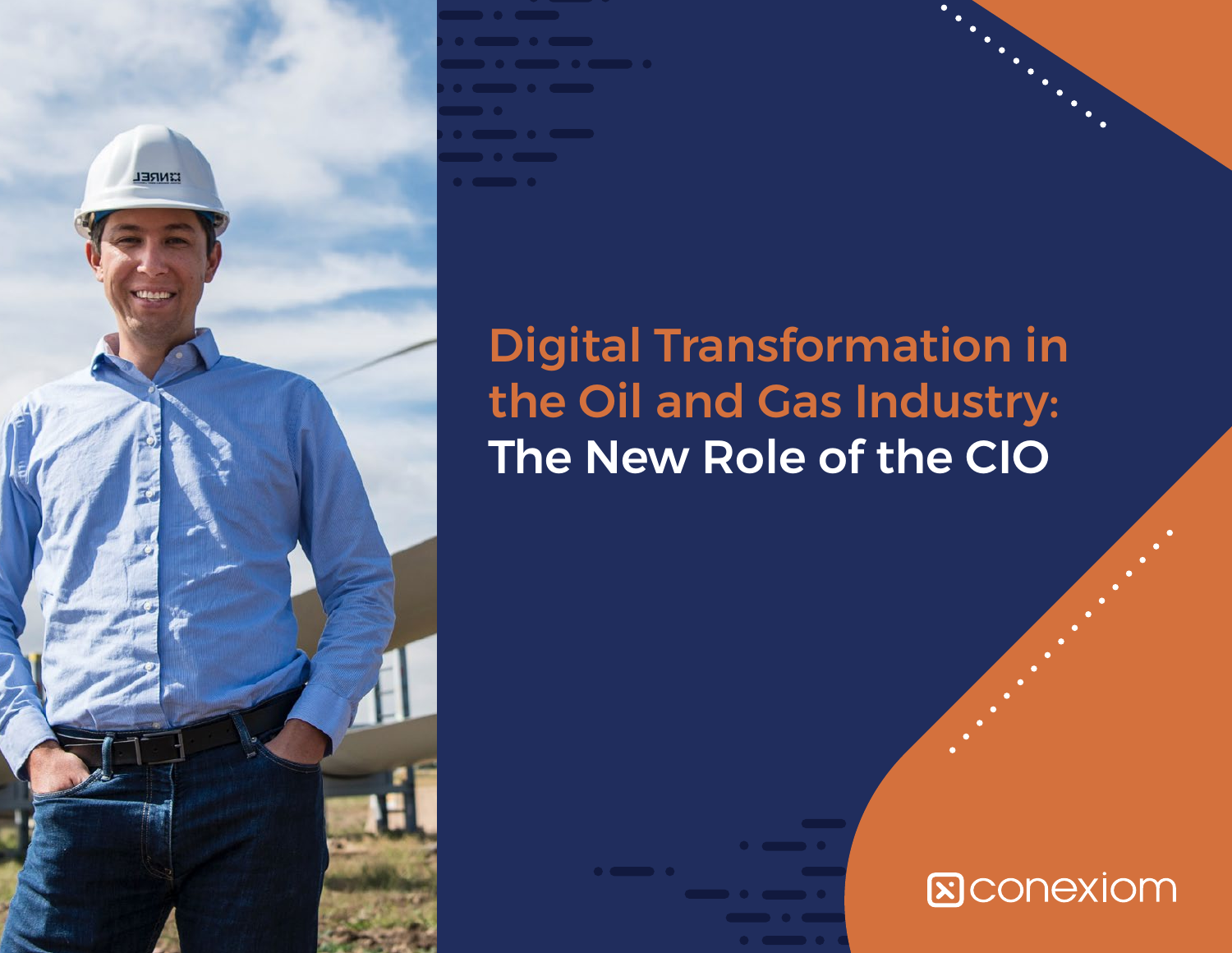## Digital Transformation in the Oil and Gas Industry: The New Role of the CIO

In the aftermath of the COVID-19 pandemic, the future of the oil and gas industry has never been more uncertain. As researchers expect global oil demand to remain below pre-COVID-19 levels, companies in the industry are under pressure to become more operationally efficient as embracing digital transformation becomes a matter of survival.

As the past 12 months have shown, the traditional approach of using IT and the CIO role to cut costs has proven ineffective at ensuring long-term growth. To survive in the future, oil and gas companies will need CIOs that take a proactive approach and invest in future-proof technologies.

Those oil and gas companies with CIOs that implement IT investment strategies with a proactive mindset will inevitably secure more long-term growth than those that cling to a defensive approach of cutting investment costs. To compete in this unprecedented time, CIOs need to adapt a forwardthinking, growth mindset.

**"Purpose-built Sales Order Automation (SOA) solutions can eliminate the need for human intervention and provide touchless transactions for all orders with 100% accuracy."**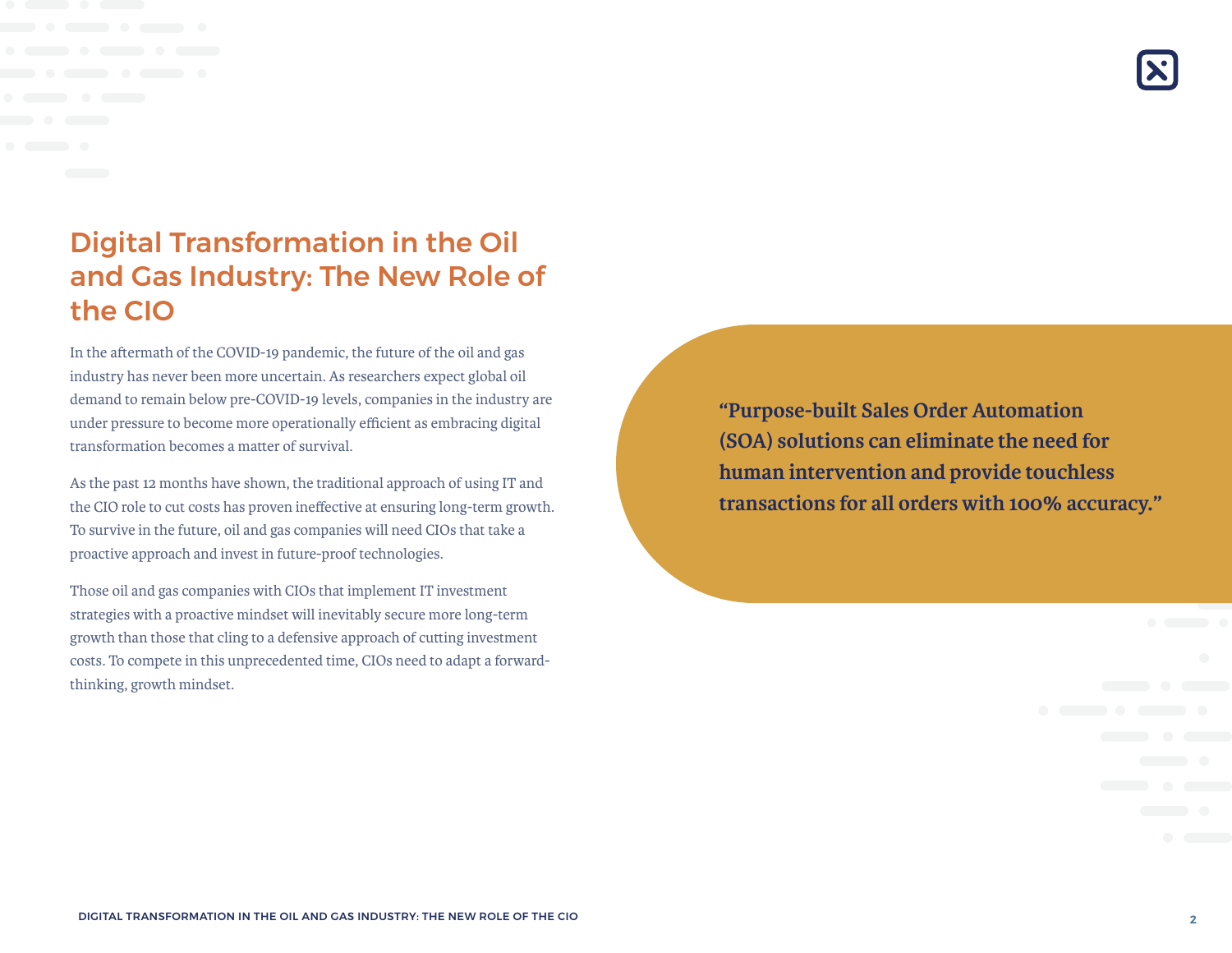## Accelerating Digital Transformation

Broadly speaking, a CIO's #1 goal in a post-COVID world is to accelerate digital transformation and work toward onboarding new technologies that reduce operating costs while increasing operational flexibility.

That means charting a roadmap to implement new technological solutions from concept to fruition within four months. Meeting such a schedule likely involves communicating with internal business leaders to ensure they understand the broader digital strategy and providing training opportunities to improve employee adoption.

However, accelerating digital transformation will be a big challenge for most CIOs, as research shows that 55% of oil and companies take 6 to 12 months to move a digital initiative from idea to implementation, with 33% taking more than a year, while a digital leader takes no more than 4 months.

**"Some companies that claim to offer automation are really just workflow solutions, meaning they can take customer orders and put them into a customer's sales order platform."**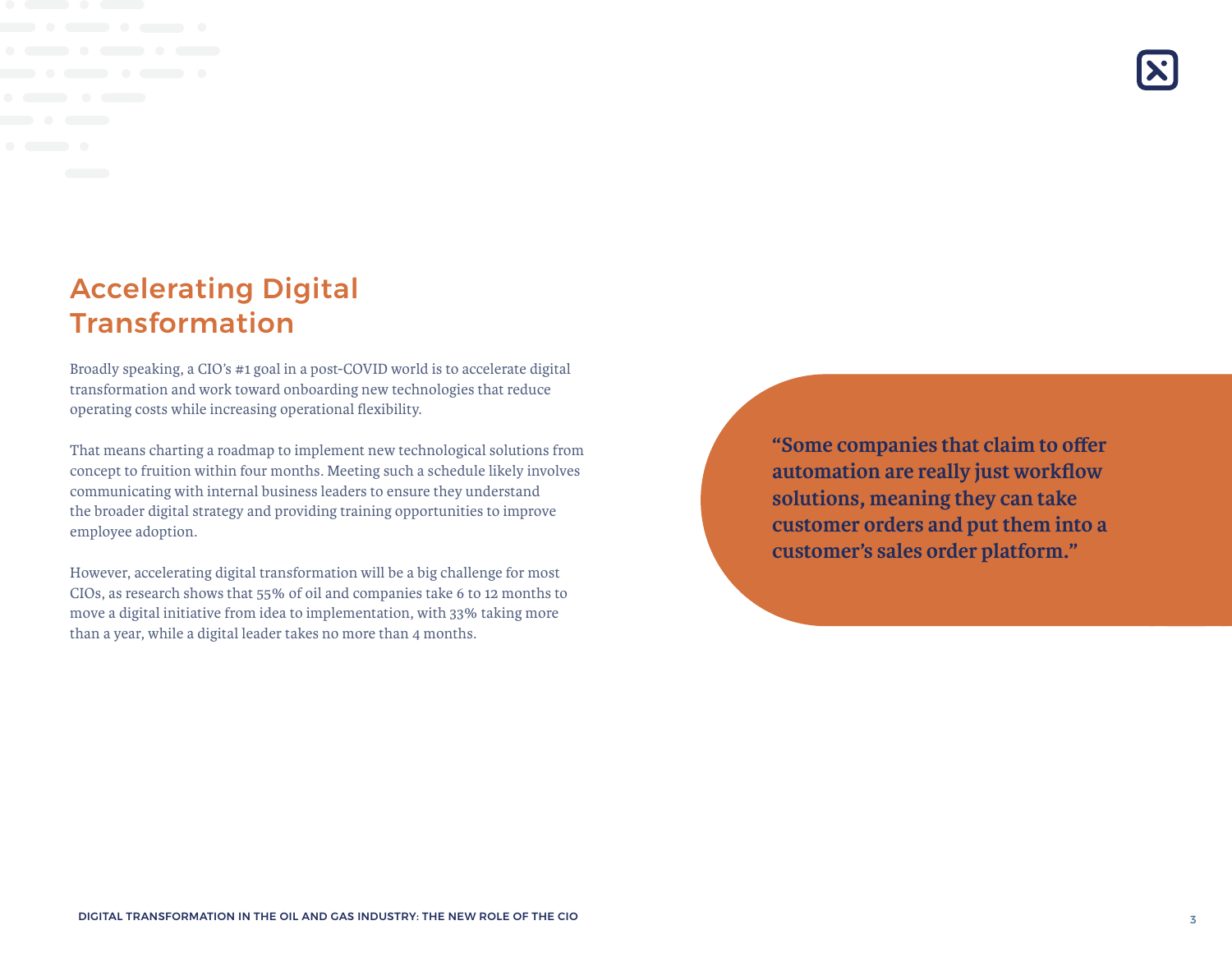

# Greater Collaboration with Internal Stakeholders to Detect Pain Points

Every company has different operational challenges, and one of the CIO's most important tasks is to diagnose those challenges and implement technological solutions to address them.

The only way to do that is to build a culture of collaboration with internal stakeholders and reach out to them regularly to gather feedback on the pain points they experience on a daily basis.

One study shows that 63% of companies think that cultural change is important for digital transformation, suggesting that internal communication shouldn't take a backseat if you want to ensure user adoption. That includes an open dialogue between the CIO and CEO to ensure leadership aligns on IT investment.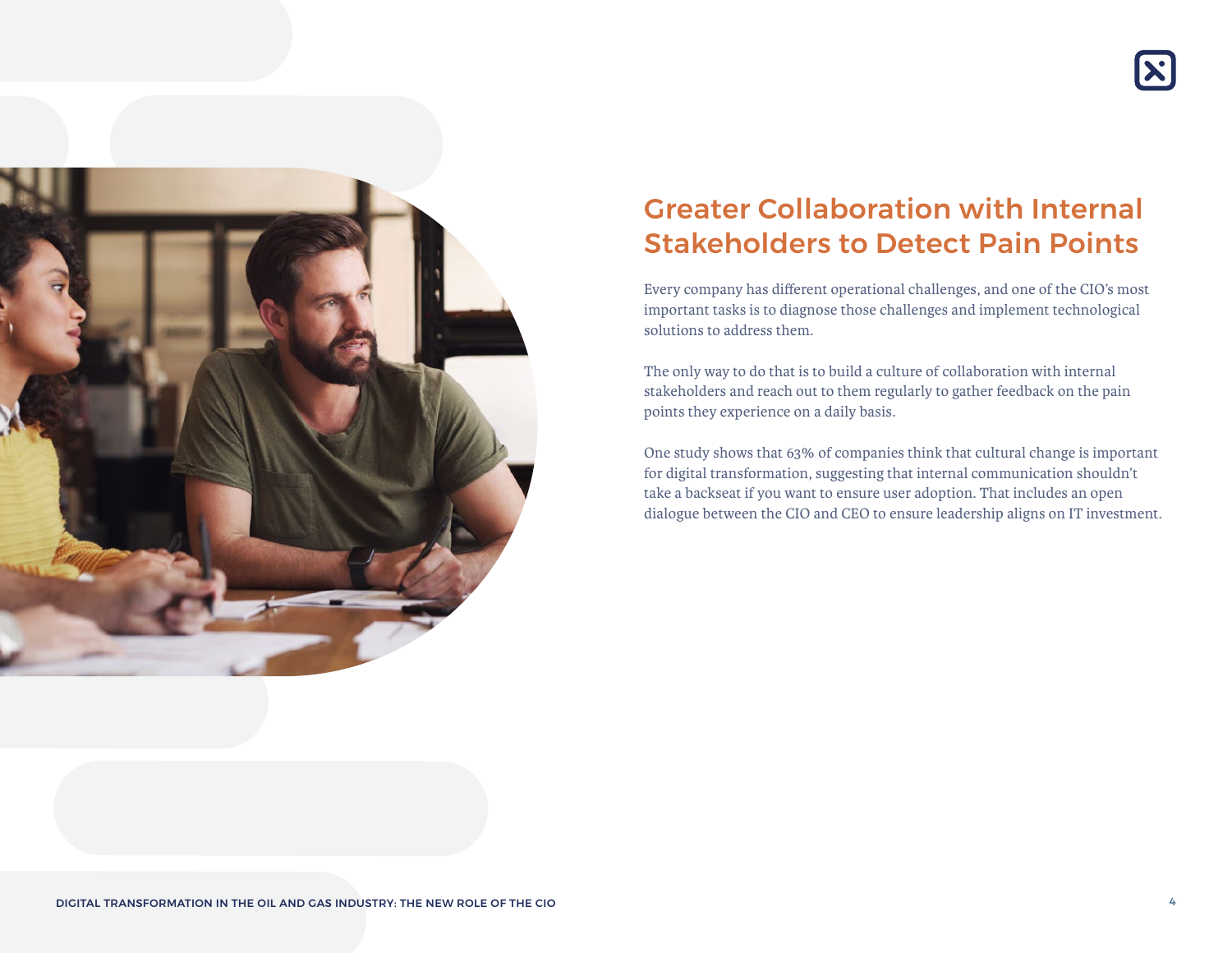## Creating an Interlinked Technology Ecosystem

The next priority for CIOs: Evaluate the potential technological solutions available and consider what solutions can link to enhance the organisation's overall digital ecosystem and complement other solutions already in the business.

One typical example of this approach is using a technology like cloud computing to centralise the storage of asset data and use that as a foundation to deploy a data-analytics solution that can gather insights from those datasets.

Implementing mutually complementary technologies results in a cohesive digital transformation strategy that enhances your entire business rather than creating siloed systems.



DIGITAL TRANSFORMATION IN THE OIL AND GAS INDUSTRY: THE NEW ROLE OF THE CIO 5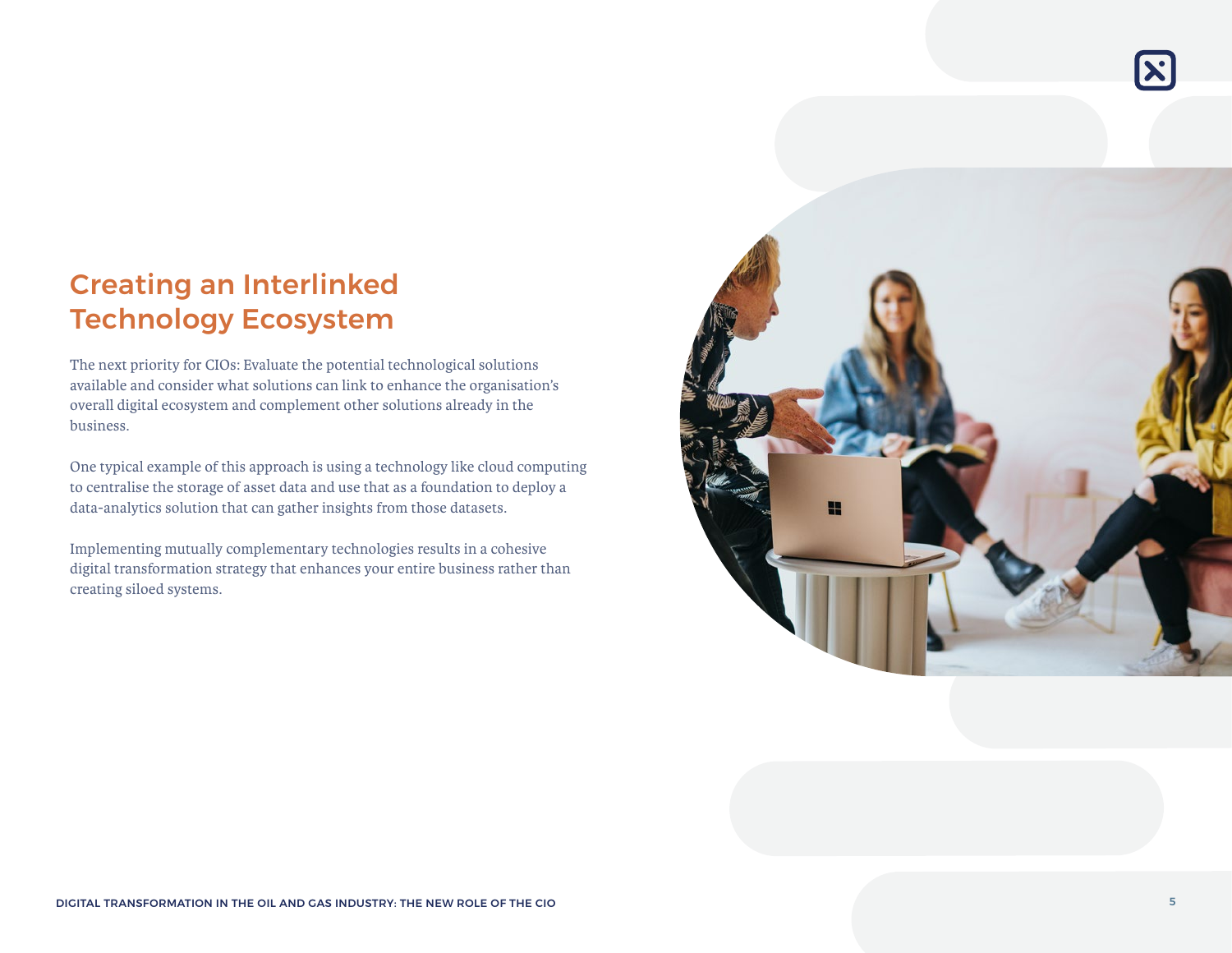### 3 Digital Transformation "Focus Areas" for Proactive Oil and Gas CIOs

As oil and gas CIOs evolve into a more proactive role, most companies need to evaluate some key technologies to optimize operational efficiency. Here are the top-three technologies that CIOs must champion to ensure long-term growth:

#### Becoming Data-Driven with Big Data Analytics

Big data analytics is likely at the top of the agenda for many oil and gas companies as a solution that can enable a company to become data-driven. In fact, 40% of oil and gas CIOs believe delivering business intelligence/ analytics is a key issue that the board is looking for IT to address.

The main value provided by data analytics services is the capability to extract large datasets from disparate sources, like oilfield sensors, and analyse that information to generate real-time operational insights a human user can leverage to improve efficiency and reduce downtime.

Investment in big data analytics presents ROI potential, with McKinsey reporting that advanced analytics can yield returns as high as 30–50 times the initial investment within a few months of implementation.

#### Moving to the Cloud

Committing to cloud migration will also be key for CIOs focusing on organisational readiness to leverage technologies like big data analytics or IoT devices. Cloud storage is a viable solution because it provides a centralised location where oil and gas companies can store data collected from oilfield sensors.

Cloud investment is the foundation of any digital ecosystem and has empowered many digital transformation initiatives in the industry, such as those undertaken by giants like BP, Chevron, and ExxonMobil, that have realised cloud computing is a key technology for ensuring long-term operational agility and scalability.

#### Embracing Automation and AI

As CIOs look for ways to control costs following the pandemic, they will likely end up evaluating the merits of automation and AI. Automation is emerging as a necessity for companies looking to increase operational efficiency and cut costs, with Research and Markets estimating that the oil and gas automation and control systems' market will reach \$51 billion in revenue by 2025.

One particularly viable use case is to use automation tools to process business-critical documents automatically or a sales order automation platform to reduce the amount of time your employees spend performing tedious, manual work related to data entry.

An equally compelling use case is to use automation to monitor machinery and issue alerts when a malfunction occurs. Real-time alerts that produce diagnostic data on device malfunctions or leaks make it easier to conduct maintenance and decrease the chance of service disruption.